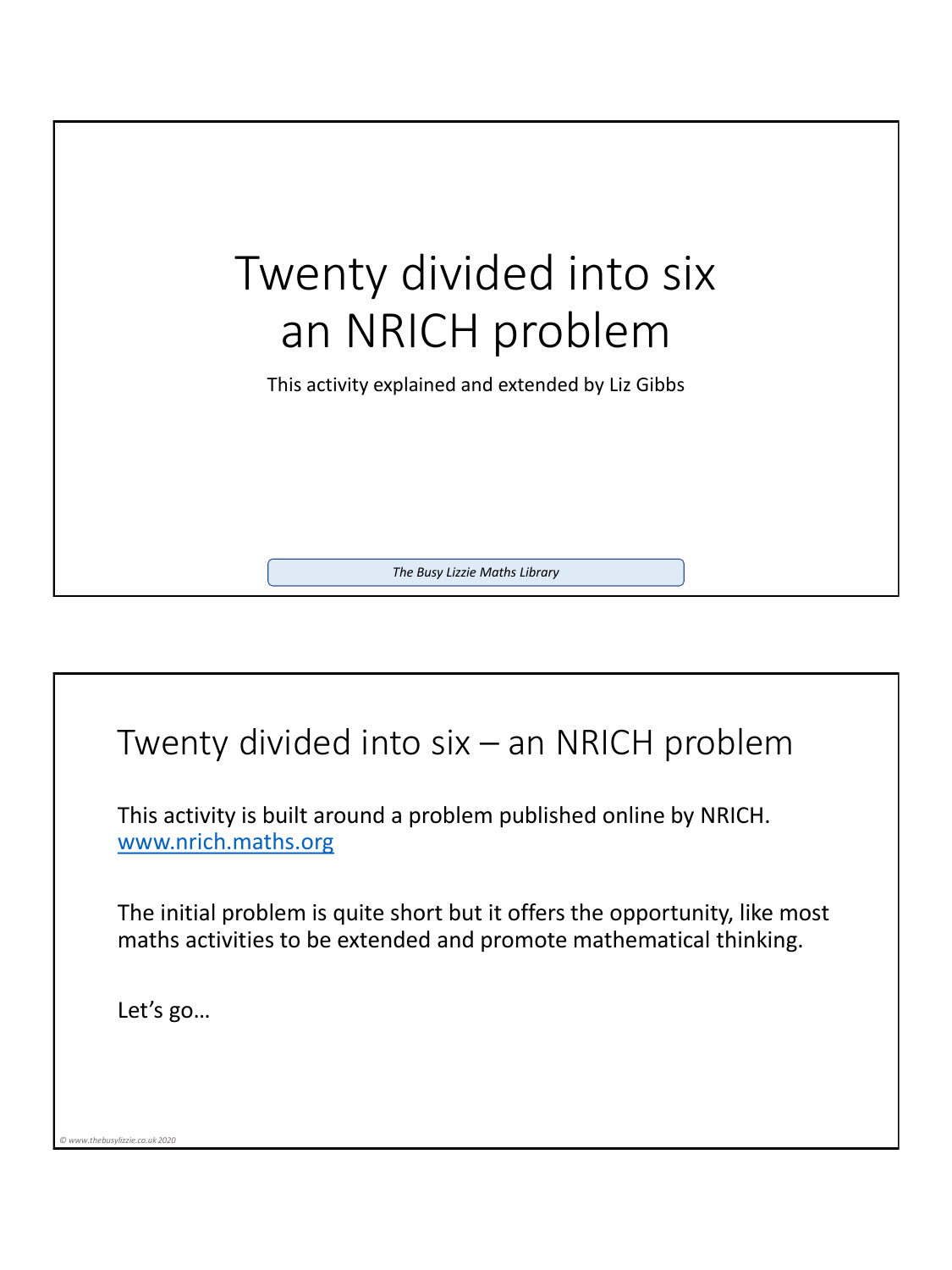

## Twenty divided into six – an NRICH problem What do we know? There are 20 cards with the numbers 1 to 20 on them. We need to put the cards into 6 groups. All the groups must have the same total. Possible way forward. Add the numbers  $1 - 20$  together  $(1 + 2 + 3)$ .. the total is 210. 6 piles are needed so divide 210 by 6 = 25 Each group must have a total of 35. *© www.thebusylizzie.co.uk 2020*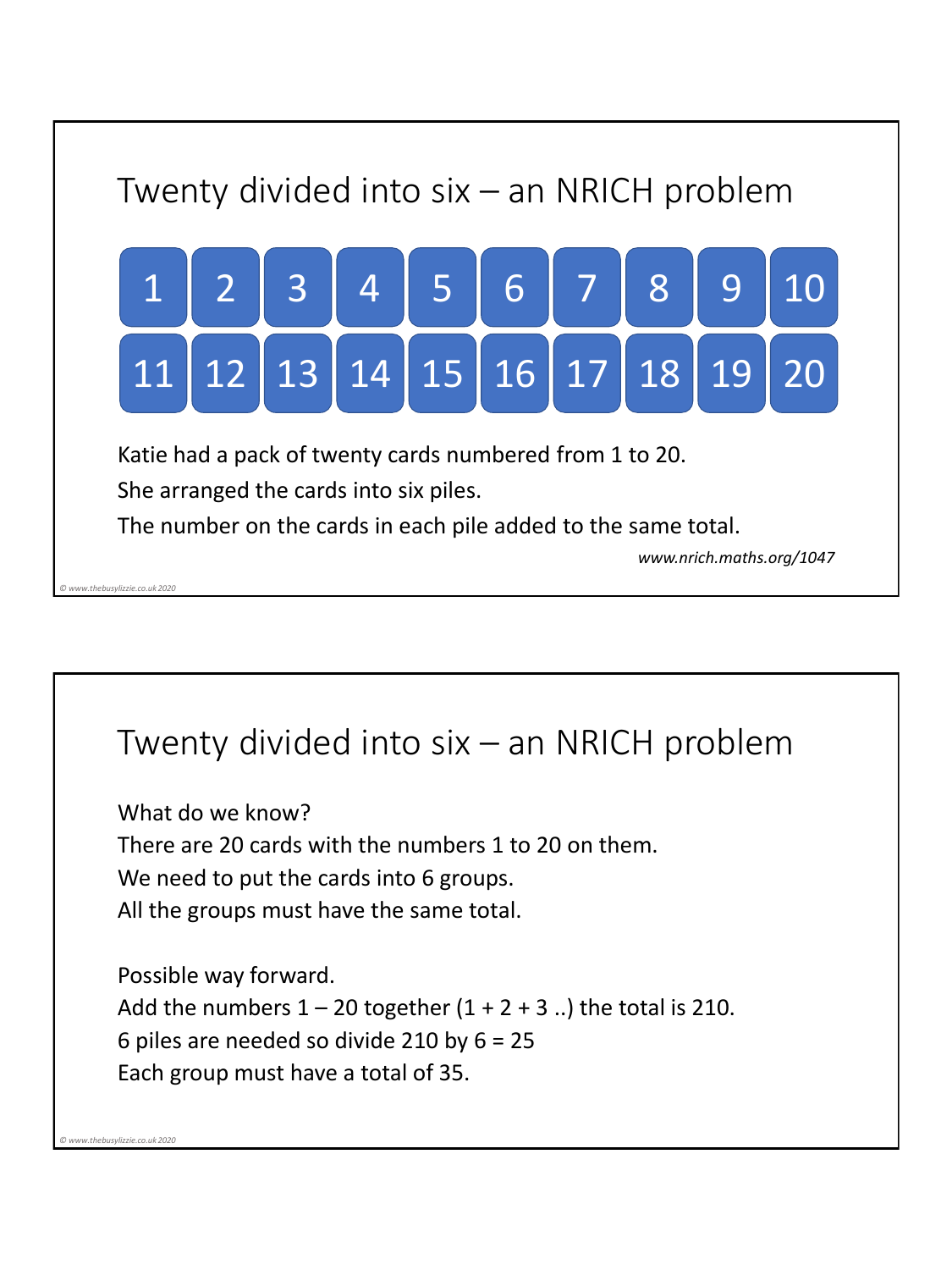

## Twenty divided into six – an NRICH problem Once we have worked out how to solve this problem, let's extend it. Can you put the twenty cards into 2, 3, 4, 5, 6, 7, 8, 9 or 10 groups, where the sum of the group is the same. Before starting to rearrange the cards, what step would be useful, so that you are not wasting time? *© www.thebusylizzie.co.uk 2020*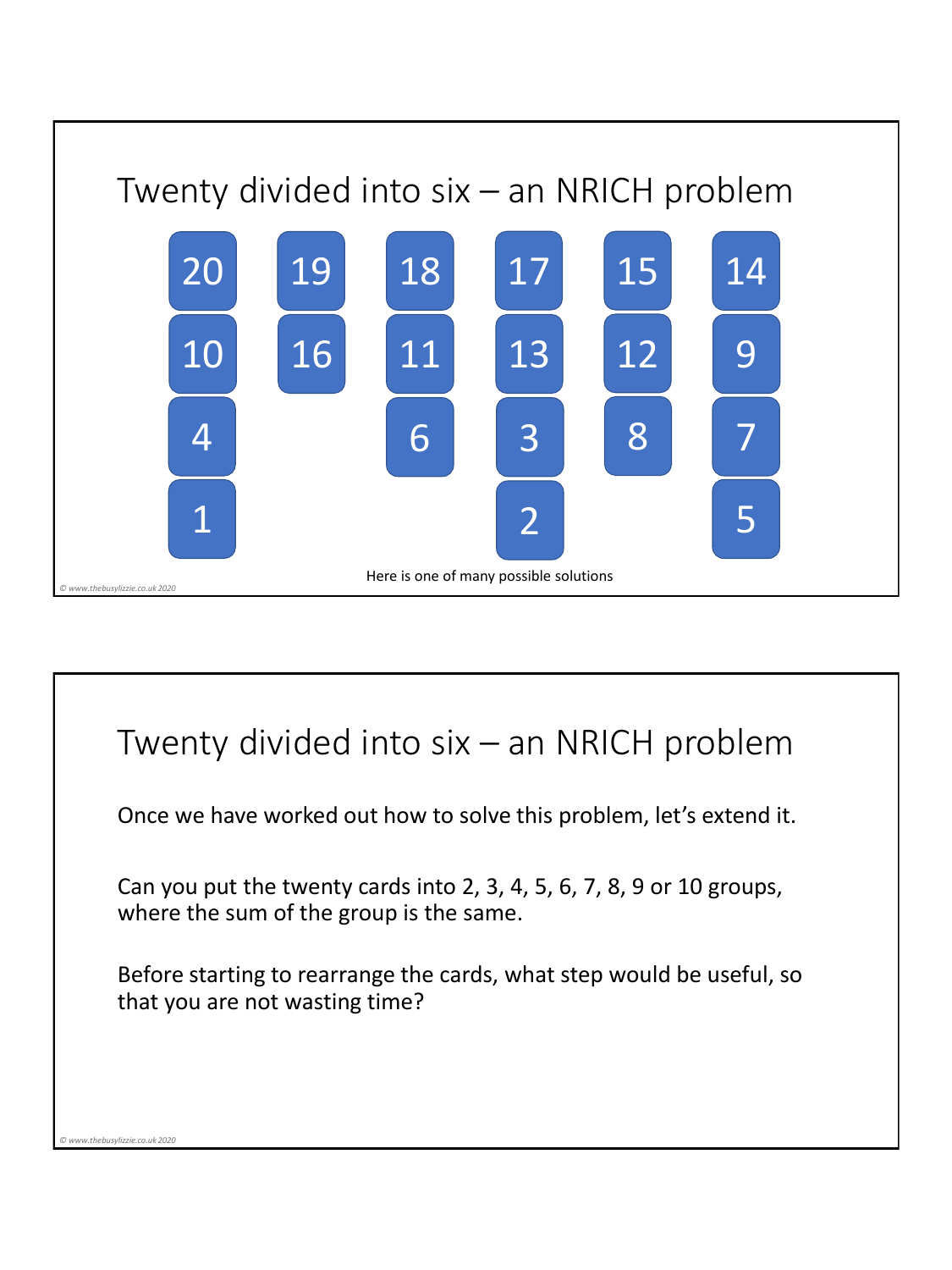

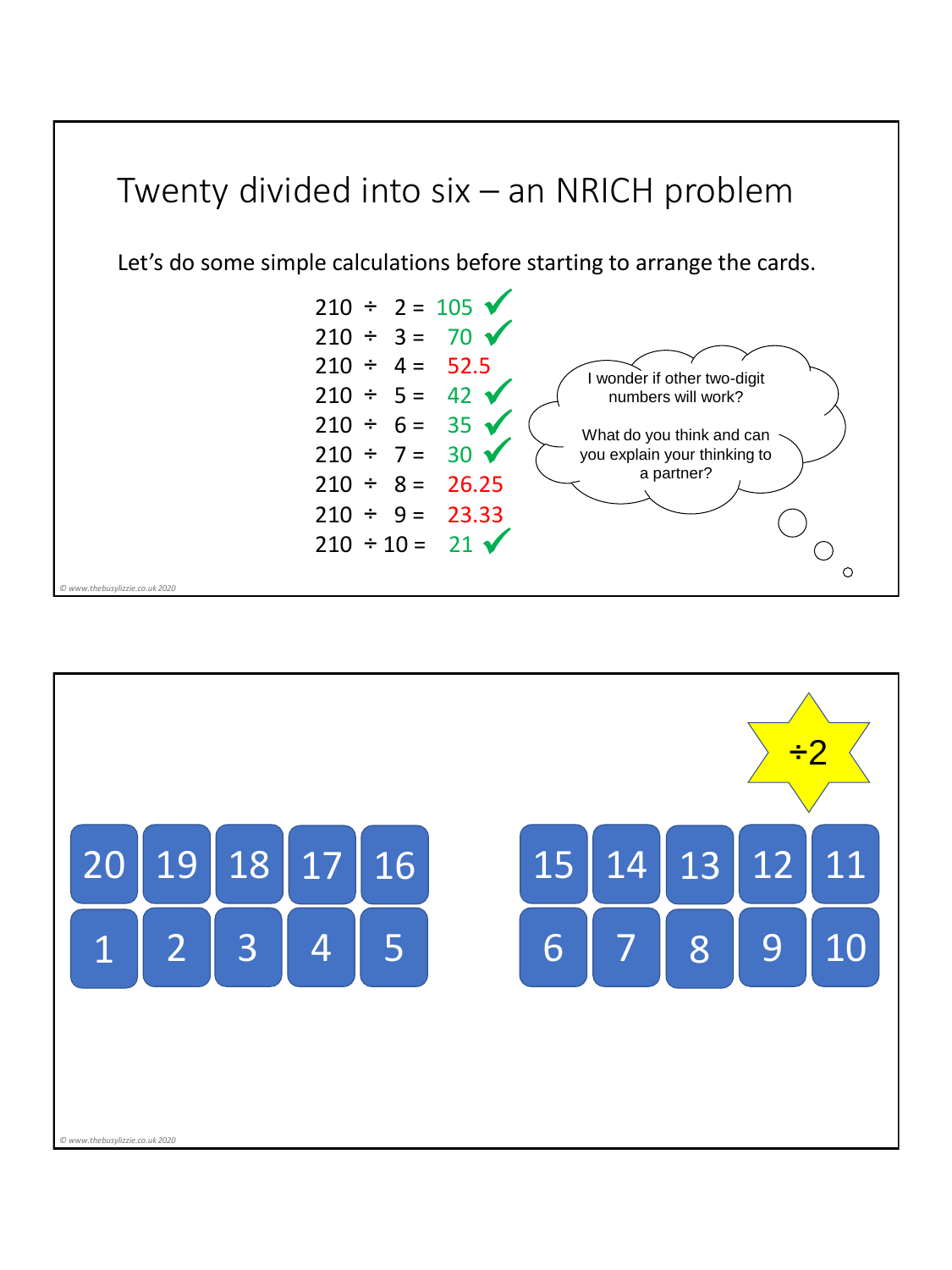